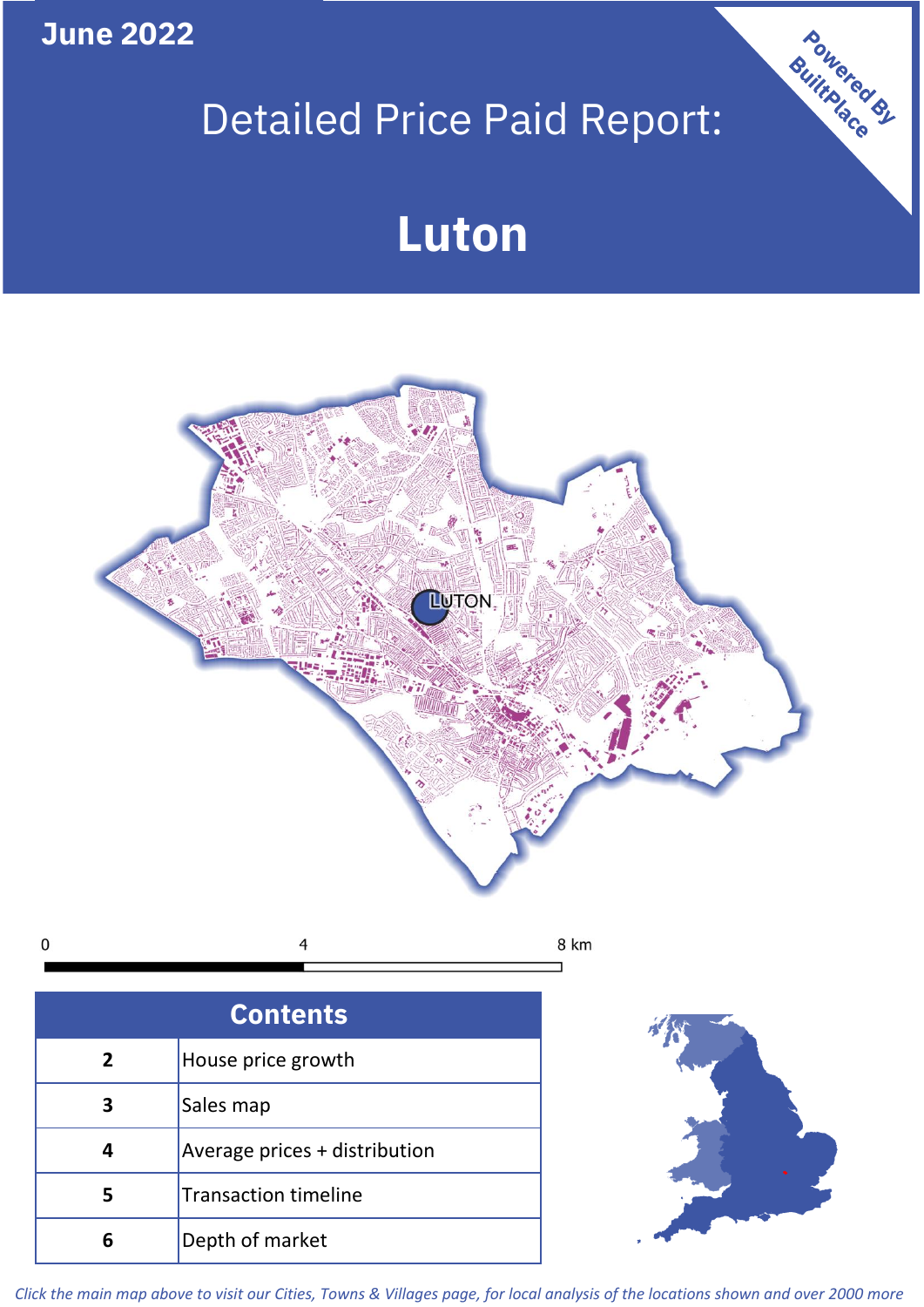### **Headline Data**

|                     | <b>Current level</b> | 3 month | <b>Annual</b> | '5 vear. | 10 year |
|---------------------|----------------------|---------|---------------|----------|---------|
| House prices        | £267,184             | 2.0%    | 11.5%         | 17.3%    | 84.0%   |
| <b>Transactions</b> | 2,415                | $-6.2%$ | 39.8%         | $-9.4%$  | 33.5%   |

# **House Price Growth (April 2022 data)**

#### *Annual Change in House Prices*



House prices in Luton grew by 11.5% in the 12 months to April 2022 (based on 3-month smoothed data). By comparison national house prices grew by 10.7% and prices in the East of England grew by 11.6% over the same period.

Luton house prices are now 61.4% above their previous peak in 2007, compared to +64.9% for the East of England and +52.9% across England.



#### *Year-To-Date Change in House Prices, December to April*

Local prices have grown by 3.2% in 2022 so far, compared to growth of 2.1% over the same period last year.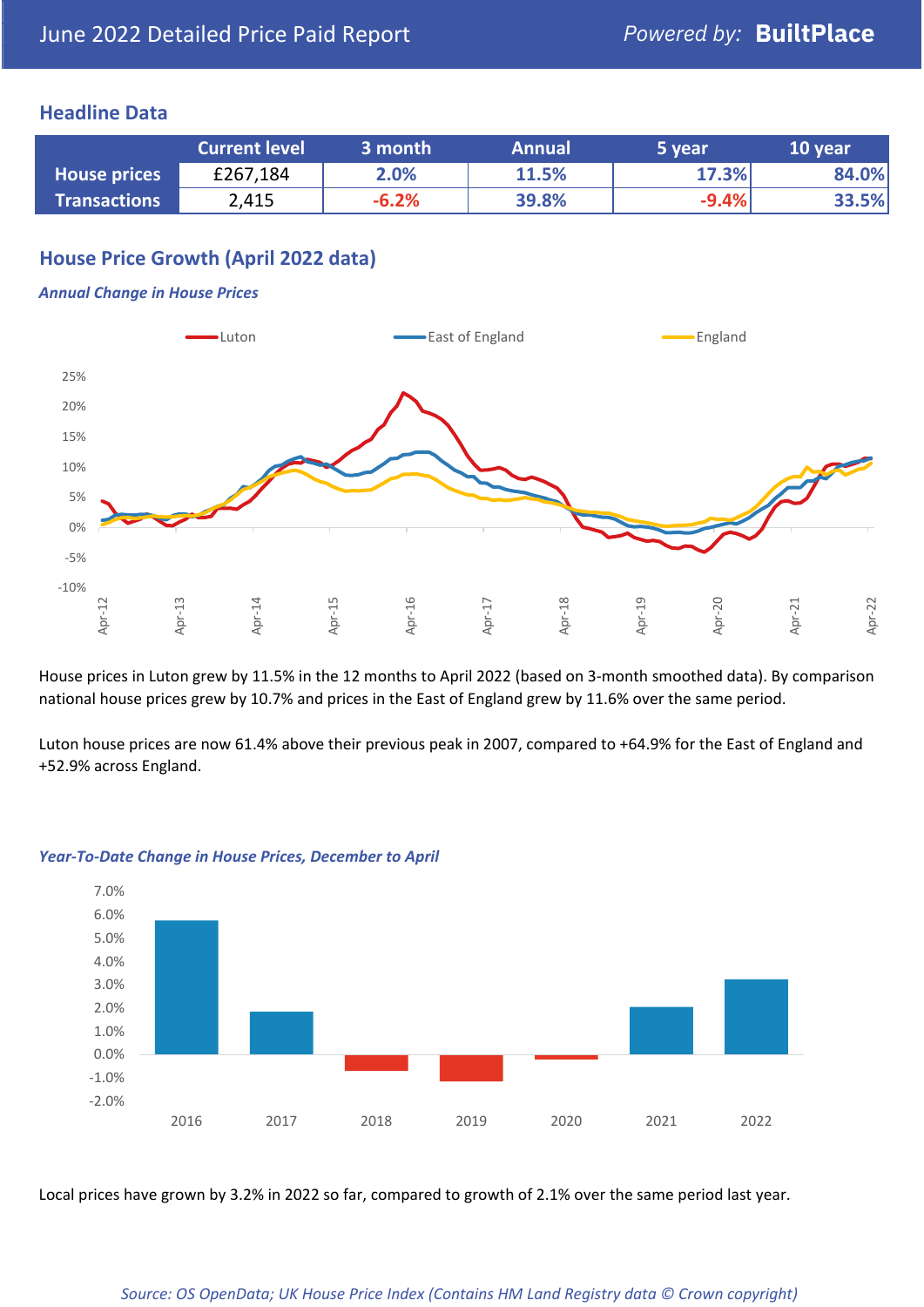# **House Price Map**

*12 months to April 2022*



*Each point is one postcode, coloured by the average value relative to all sales in this local authority (price bands are LA-specific quintiles).*

# **Map Key**

| Min      | <b>Max</b> |                            |
|----------|------------|----------------------------|
| Up to    | £207,000   | 1st quintile / lowest 20%  |
| £207,000 | £253,000   | 2nd quintile               |
| £253,000 | £292,000   | 3rd quintile               |
| £292,000 | £345,000   | 4th quintile               |
| £345,000 | and over   | 5th quintile / highest 20% |
|          |            |                            |

*Source: OS OpenData; UK House Price Index (Contains HM Land Registry data © Crown copyright)*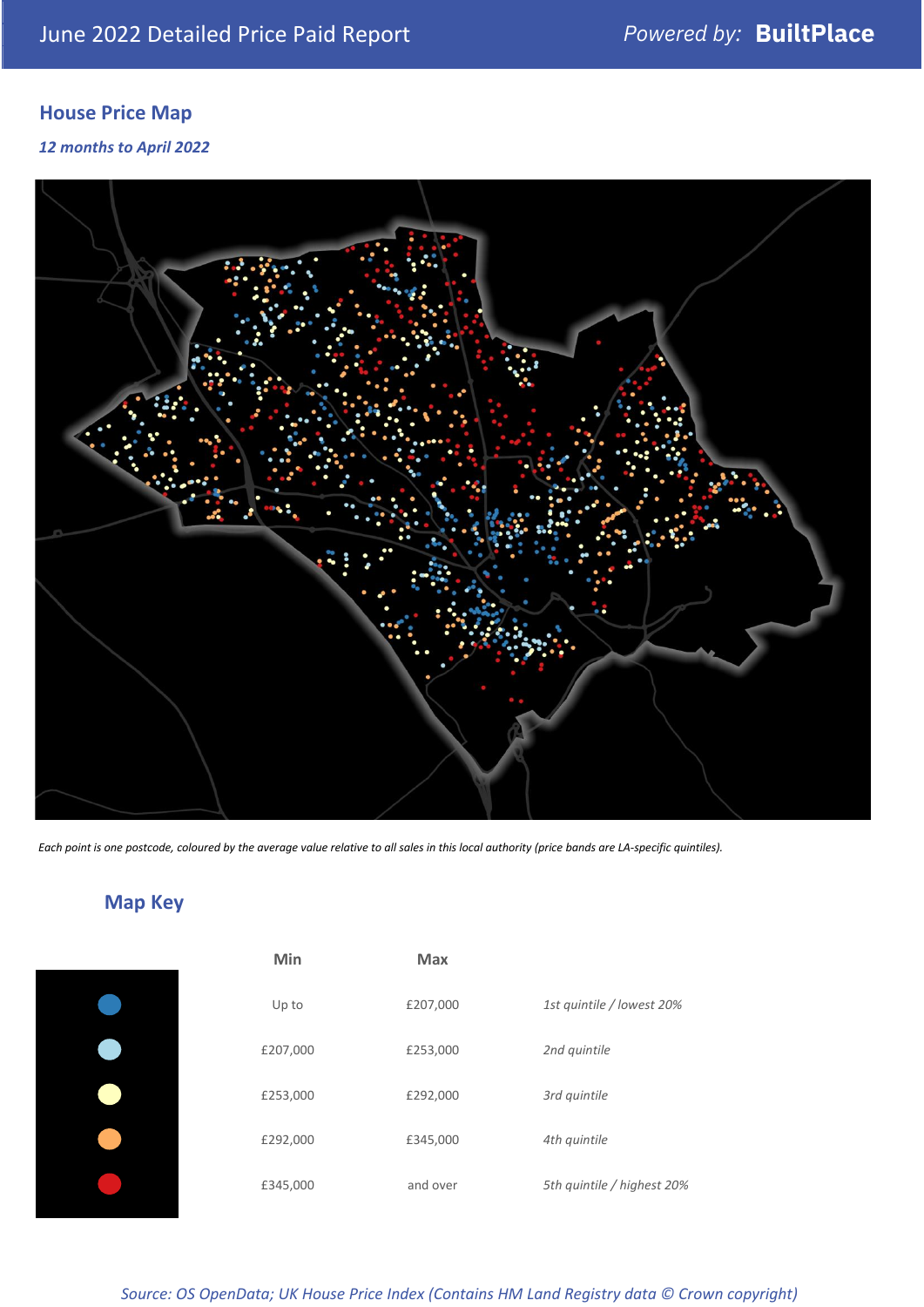# **Average House Price by Property Type**

#### *12 months to April 2022*



|                 | <b>New</b> | <b>Second hand</b> |  |  |
|-----------------|------------|--------------------|--|--|
| <b>Flat</b>     | £240,651   | £150,434           |  |  |
| <b>Terraced</b> | £399,236   | £249,079           |  |  |
| Semi-detached   | £388,308   | £306,178           |  |  |
| <b>Detached</b> | £526,395   | £409,840           |  |  |

# **House Price Distribution by Year**

*All properties, by price band and calendar year (2020 = year to date)*

|                    | 1997 | 2002 | 2007 | 2012 | 2017 | 2019 | 2020 |
|--------------------|------|------|------|------|------|------|------|
| <b>Under £100k</b> | 95%  | 56%  | 8%   | 11%  | 8%   | 2%   | 2%   |
| £100-200k          | 5%   | 41%  | 74%  | 71%  | 26%  | 18%  | 18%  |
| £200-300k          | 0%   | 4%   | 16%  | 15%  | 48%  | 47%  | 42%  |
| £300-400k          | 0%   | 0%   | 3%   | 2%   | 14%  | 24%  | 31%  |
| £400-500k          | 0%   | 0%   | 0%   | 1%   | 3%   | 7%   | 6%   |
| £500k-1m           | 0%   | 0%   | 0%   | 0%   | 1%   | 3%   | 1%   |
| £1-2m              | 0%   | 0%   | 0%   | 0%   | 0%   | 0%   | 0%   |
| <b>Over £2m</b>    | 0%   | 0%   | 0%   | 0%   | 0%   | 0%   | 0%   |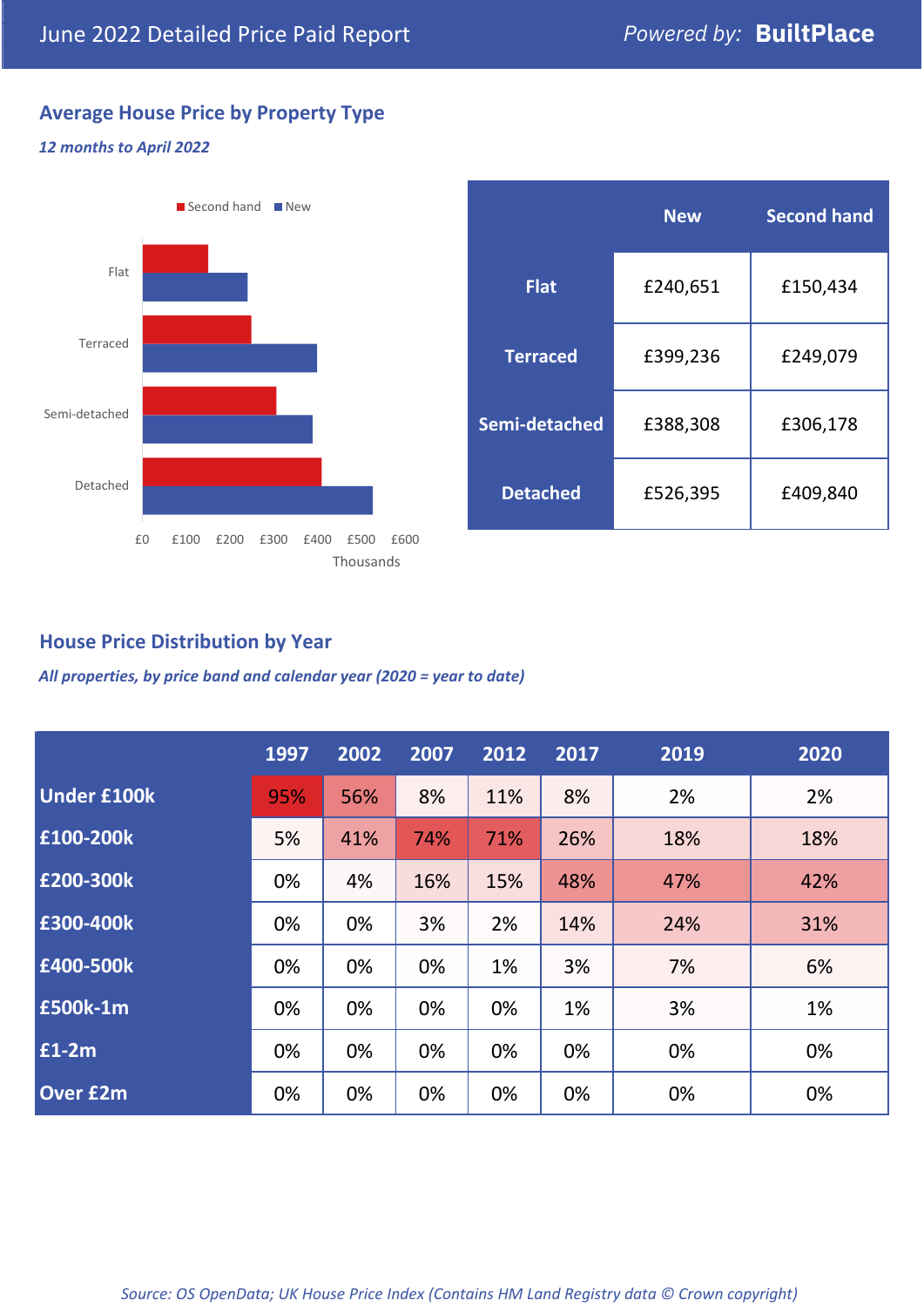# **Transactions (February 2022 data)**

*Annual Transactions, Indexed (2001-05 average = 100)*



There were 2,415 transactions in Luton during the 12 months to February 2022. This is 51% of the average from 2001-05 and suggests activity is significantly below pre-downturn levels.

Transactions in Luton have fallen by 16.3% since 2014, compared to changes of -11.5% for East of England and -7.7% for England.



#### *Cash and New Build Sales as % of Total, by Year*

*Note: The data on this page EXCLUDES transactions identified as transfers under a power of sale/repossessions, buy-to-lets (where they can be identified by a mortgage), and transfers to non-private individuals - i.e. it comprises only Land Registry 'A' data.*